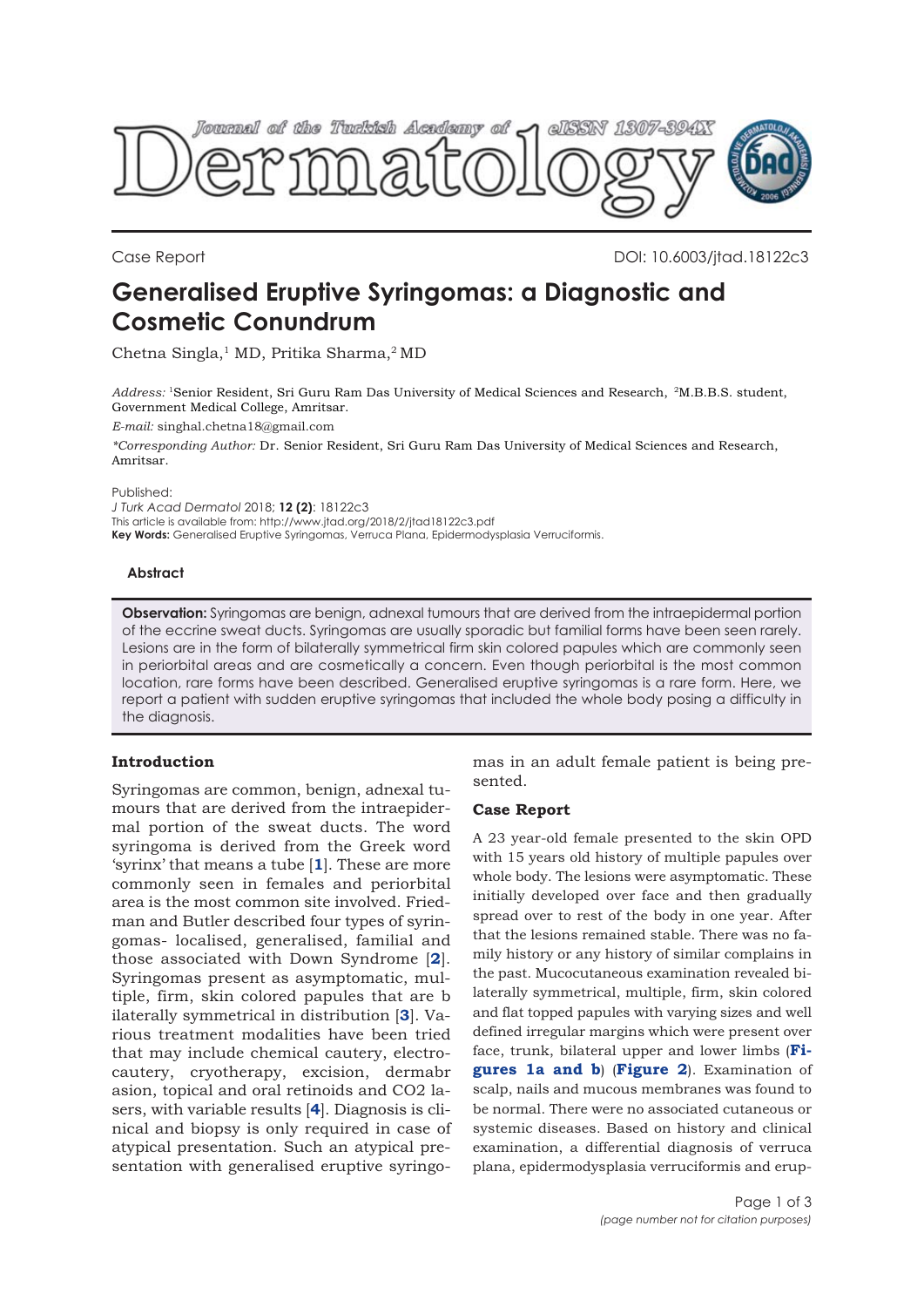<span id="page-1-0"></span>

**Figures 1a and b.** Showing presence of multiple papular lesions over trunk and arms (with inset showing close-up of the abdominal lesions)

tive syringomas and generalised lichen planus was kept. After taking informed consent, skin punch biopsy was taken from lesion on arm which reported an epithelial neoplasm involving upper reticular dermis and made up of solid epithelial islands and ductal structures which were lined with two or three layers of cuboidal cells. These cells present in solid cords showed attempt towards ductal differentiation. Stroma was made up of thickened collagen bundles with impression of syringoma. All other routine laboratory investigations were normal. Based on clinical and histopathology findings, a final diagnosis of generalised eruptive syringomas was made and patient was treated with isotretinoin 20mg daily. The degree of response to treatment could not be seen as the patient did not come for follow up.



Figure 2. Showing typical epithelial neoplasm in reticular dermis made up of solid epithelial islands with ductal structures and typical tadpole appearance of the ducts.

#### **Discussion**

Syringomas are common benign adnexal tumours. These arise from intraepidermal portion of eccrine sweat glands. They usually arise during puberty and are more common in females [**[5,6](#page-2-0)**] Periorbital location is the most common, but other forms may also be seen. Ours was one such unusual case with generalised eruptive syringomas in an adult female. Syringomas may resolve spontaneously or may require treatment which includes chemical cautery, electrocautery, cryotherapy, dermabrasion, excision, topical and oral retinoids and CO2 laser. The results have been variable. The only concern is that the lesions are cosmetically concerning for the patient. Our patient was started on isotretinoin 20 mg daily keeping in mind the generalised nature of the disease.

To conclude we can say that syringomas are benign but they can be cosmetically unappealing and a cause of concern for the patient and when the presentation is rare, they pose a diagnostic challenge for the doctor. Treatment is usually unsatisfactory and should aim at counselling the patient regarding benign nature of the disease.

#### **References**

- 1. Korekawa A, Nakajima K, Nishikawa Y, Matsuzaki Y, Nakano H, Sawamura D. Late-onset, eruptive syringomas in an elderly man: correlation with carbamazepine. Acta Derm Venereol 2012; 92: 87-88. PMID: 21953350
- 2. Friedman SJ, Butler DF. Syringoma presenting as milia. J Am Acad Dermatol 1987; 16: 310-314. PMID: 3819065